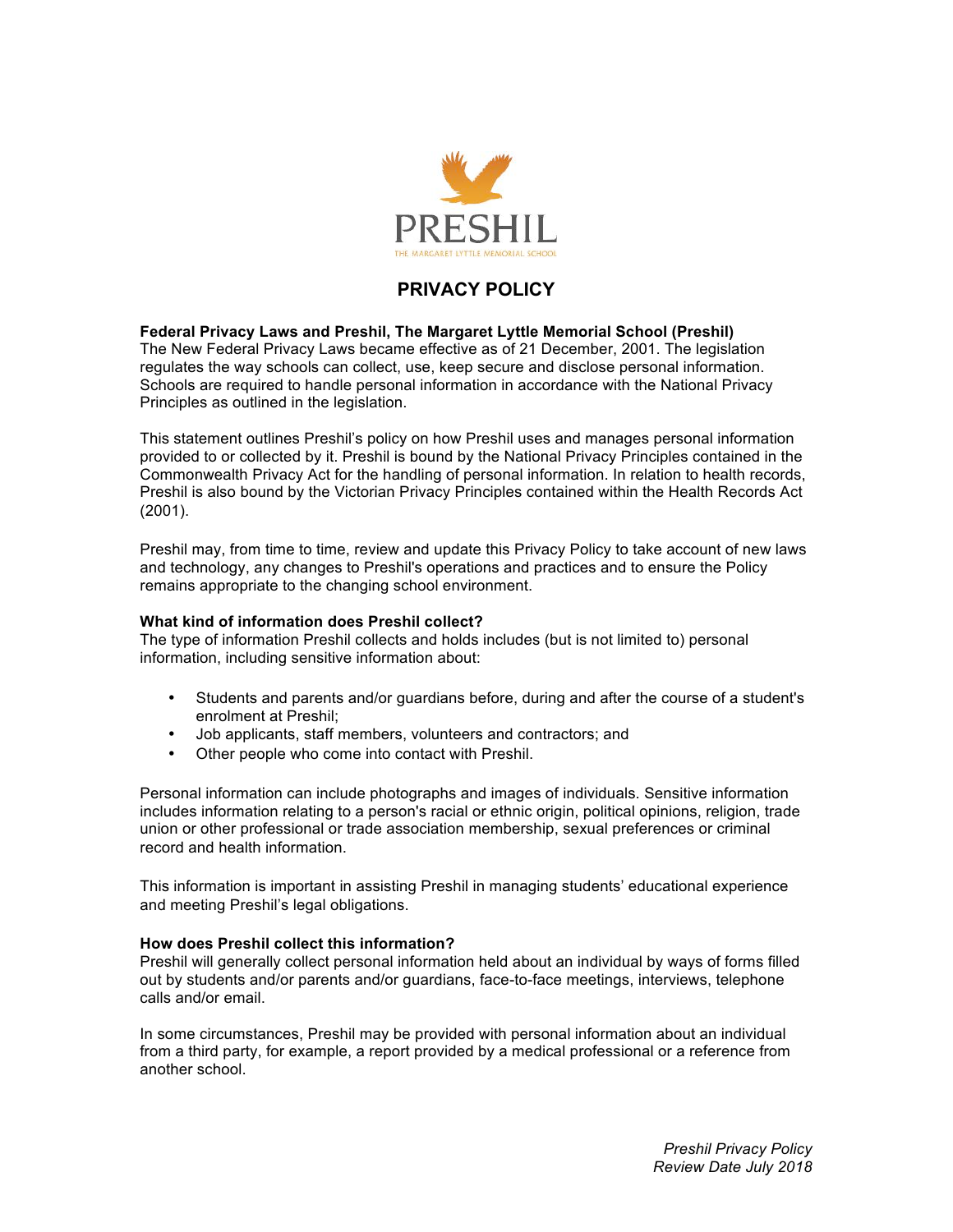# **How will Preshil use the personal information you provide?**

Preshil will use personal information it collects from you for the primary purpose of collection as specified below, and for such other secondary purposes that are related to the primary purpose of collection and reasonably expected, or to which you have consented.

# **(a)** *Students, parents and guardians*

Preshil's primary purpose in collecting the personal information of **students**, **parents** and **guardians** is to enable Preshil to provide schooling for the student. The purposes for which Preshil uses personal information of students, parents and guardians include:

- Keeping parents and/or guardians informed about matters related to their child's schooling through correspondence, newsletters, magazines, the Preshil website and other modes of communication;
- Day-to-day administration;
- Looking after student's educational, social and medical well-being;
- Seeking donations and marketing for Preshil;
- Satisfying Preshil's legal obligations and allowing Preshil to discharge its duty of care.

In some cases where Preshil requests personal information about a student, parent and/or guardian and the information requested is not obtained, Preshil may not be able to enrol or continue the existing enrolment of the student.

### **(b)** *Job applicants, staff members and contractors*

Preshil's primary purpose in collecting the personal information of **job applicants**, **staff members** and **contractors** is to enable Preshil to assess and (if successful) to engage the applicant, staff member or contractor. The purposes for which Preshil uses personal information of job applicants, staff members and contractors include:

- Keeping staff members, students, parents and guardians informed about matters relating to Preshil through correspondence, newletters, magazines, the Preshil website and other modes of communication
- Administering the individual's employment or contract;
- For insurance purposes;
- Seeking funds and marketing Preshil; and
- Satisfying Preshil's legal obligations, for example, in relation to child protection legislation

### **(c)** *Volunteers*

Preshil also obtains personal information about **volunteers** who assist Preshil in its functions or conduct associated activities such as alumni events, to enable Preshil and its volunteers to work together.

# **(d)** *Marketing and fundraising*

Preshil treats marketing and seeking donations for the future growth and development of Preshil as an important part of ensuring that Preshil continues to be a quality learning environment in which both students and staff thrive. Personal information held by Preshil may be disclosed to an organization that assists Preshil's fundraising, for example, the Preshil Foundation or Margaret E. Lyttle Foundation. Parents, guardians, staff, contractors and other members of the wider Preshil community may from time to time receive fundraising information. School publications such as newsletters, magazines and School brochures, which include personal information, may be used for marketing purposes.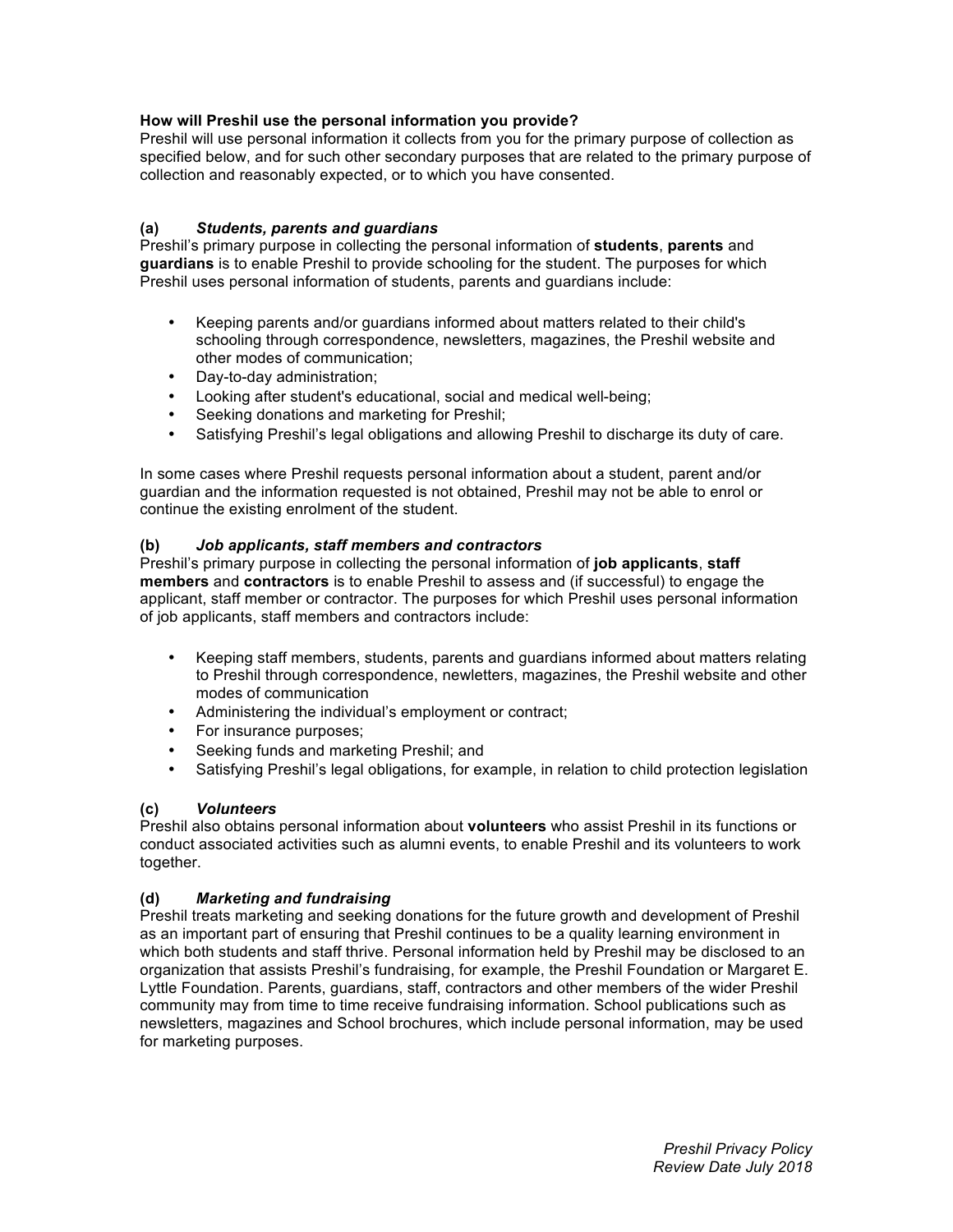# **(e)** *Website*

Personal information (in the form of text, images, audio, video and graphics) may be placed on the Preshil website. The information contained on the website is available to the wider community.

# **(f)** *Photographs and images*

Personal information in the form of photographs, student movies and/or DVD presentations containing images of students may be used in the context of the educational program of Preshil, in its publications such as newsletters, brochures and magazines and/or on the Preshil website to illustrate school activities and achievements in which students may be involved.

# **Who might Preshil disclose personal information to?**

Preshil may disclose personal information, including sensitive information, held about an individual to:

- Another school, as required;
- Government departments;
- Medical practitioners;
- People providing services to Preshil, including specialist visiting teacher and sports coaches;
- Recipients of School publications such as newsletters and magazines;
- Parents and/or guardians; and
- Anyone to whom you authorise Preshil to disclose information.

## **Sending information overseas**

Preshil will provide personal information about an individual student traveling interstate or overseas as part of a school program to the accompanying staff or appointed coordinators.

In all other cases, Preshil will not disclose personal information about an individual outside Australia without:

- Obtaining the consent of the individual (in some cases this consent will be implied); or <br>• Otherwise complying with the National Privacy Principles
- Otherwise complying with the National Privacy Principles

### **How will Preshil treat sensitive information?**

Sensitive information will be used and disclosed only for the purpose for which it was provided or a directly related secondary purpose unless you agree otherwise, or disclosure of that sensitive information is allowed or required by law.

## **Management and security of personal information**

Preshil has in place steps to protect the personal information Preshil holds from misuse, loss, unauthorised access, modification or disclosure by use of various methods including locked storage of paper records and pass-worded access rights to computerised records.

### **Updating personal information**

Preshil endeavours to ensure that the personal information it holds is accurate, complete and upto-date. A person may seek to update their personal information held by Preshil by contacting the Business manager at any time in writing.

### **How does Preshil obtain consent?**

Generally, unless the student has reached 18 years of age, Preshil will refer any request for consent and notices in relation to the personal information of a student to the student's parent and/or guardian. Preshil will treat consent given by parents and/or guardians as consent given on behalf of the student and notice to parents and/or guardians will act as notice given to the student.